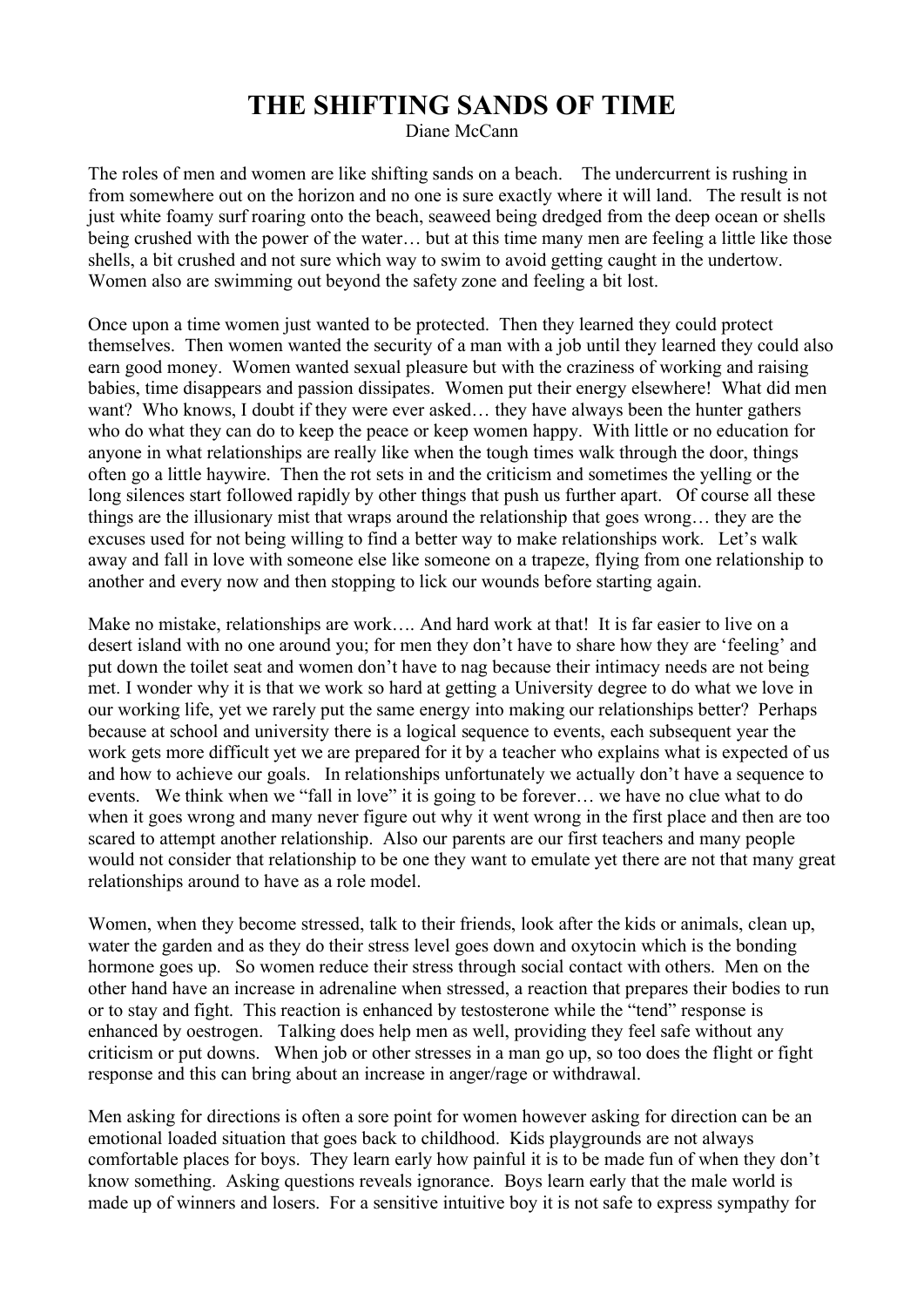someone who is being picked on because then the same thing might happen to him and he might get excluded or outcast too. Men don't have as many choices as women do when it comes to life work. Women can work or not, give birth or not, do a bit of both. For most men it is work work work. So boys are conditioned from early on to be strong, be tough, win, keep their feelings to themselves and then women wonder why they have trouble communicating with each other! More and more men men admittedly are becoming house husbands (terrible term) but when that started people called these sensitive men all kinds of names because they were staying home while their wives brought home the pay cheque. Most men we speak to really want to be actively involved in their children's births and childhoods yet it wasn't that long ago that men weren't even allowed to be at the birth! They want to have relationships that work but delving into the emotional world of feelings is not as safe for men as it naturally is for women.

So in the world of men, many have not been allowed as children to speak about how they feel…it was just not the done thing! Their fathers often die without having told them they love them or are proud of them, they don't really understand the emotional ups and downs of their mercurial partners so many find outlets in alcohol, sport, computer games or the infamous 'shed'. Here are some comments from guys about what they do or don't do:

What good will it do to talk about it. That won't change a thing!

My feelings will pass" so I just shrug them off as unimportant.

I try to keep busy........ very busy.

I don't like feeling hurt so I act angry instead.

I divert attention away from my true feelings or deny the feeling outright.

I replace my feelings with logic and I rationalize my way around the feelings.

I have learned to tense my body so I simply don't feel.

Obviously none of these things are conducive to lives that work with ease and grace. Then we wonder why the suicide rate in men is escalating daily and why 50% of marriages break down and it is women who initiate divorce in 4 out of 5 cases and 70% separations.

Generally that old saying: You don't recognize what you had till you lose it" is particularly true for relationships. Good relationships are taken for granted too often rather than being given the nurturing and respect they deserve and need to keep them alive. In healthy happy relationships, the immune systems of the couple are stronger than couples who are unhappy. This has been tested with blood samples. Happy people have a greater proliferation of white blood cells (the fighters of disease).

So how do we become happy with ourselves and with our partners and/or our lives? Perhaps we could start by having some rules by which to live as individuals as well as couples. First we must learn to speak the truth, to ourselves and then to our partners. We need to find a way to express our hurts not from a place of "You did this and I feel"…. But from a place of "I feel sad when I feel unheard." This takes the 'make wrong' off the partner and they can often hear it from a different perspective. One of the things that happens is that people don't speak the truth and then because they have held it in for so long, finally it explodes into a frothing, spitting volcano of venom that hurts everyone around and is non productive. Telling the truth is not easy because as children when we told the truth often we were punished so we hold the same thought in relationships. "If I say what I really feel, you might leave me/hate me/shut me out".

We can also learn what is really underneath our feelings. Is it something from the present or more likely is it something from the past that the person we love has triggered and so it feels like/looks like/sounds like them? Rebirthing has a saying: "love brings up anything unlike itself for the purpose of healing"…. This means that whatever it is that is "up" for you right now is probably a recurrence of something not dealt with as a child… so do the work on yourself now and heal your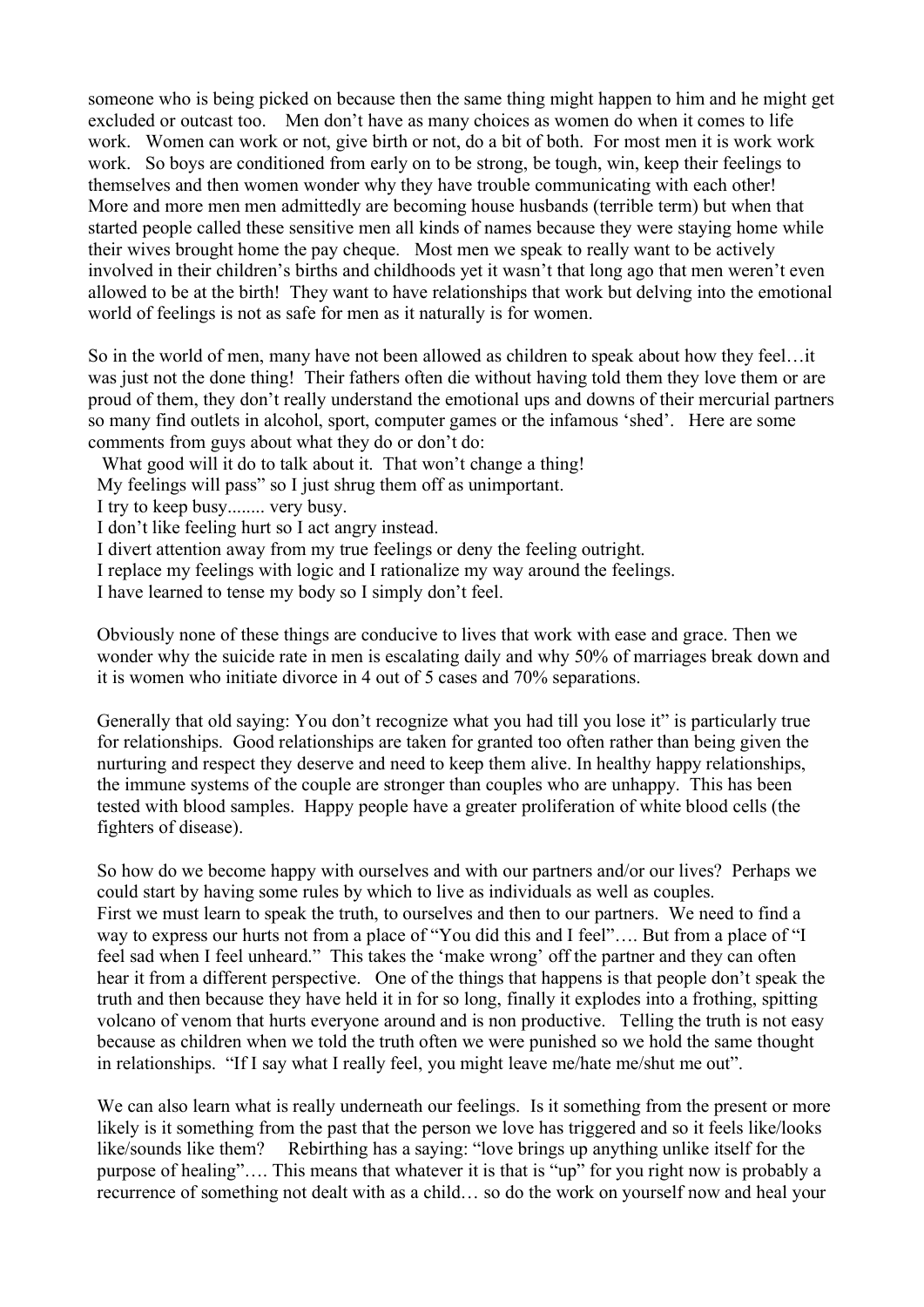childhood; do the work on your inner child and watch the adult in you grow up.

For so many people, especially in arguments we finish up being the 5 year old child encased in a 20, 30 or 40 year old body ranting and raving and throwing a tantrum. Unfortunately our partner is often doing exactly the same (perhaps by withdrawing and going silent). These are not two adults having an upset, there are two little kids whose needs as children were not met and they learned a set of behaviours that they are still using as adults and it is not working!

A small point here, lots of people (more likely women) do personal development and then get excited, go home and tell their partners they need to do a course too! Very off-putting to be told you *Need* to do something. It makes people feel broken and no one is…. many are damaged and hurt but no one is broken! We personally believe that it is wise for both people to continue to grow through doing work on themselves. From our perspective as facilitators, there is nothing worse than having a room full of people who, when asked why they are there say: Because my partner sent me/told me I had to come/ was going to leave me if I didn't come etc…. People can only grow when it is their time and we have to remember that. Think of that old saying: You can lead a horse to water but you can't make it drink. Sadly it is often when people are either so unhappy or the relationship is not working that they finally turn inwards and look to some personal growth. Wanting someone to change is an incredible waste of energy.

Find things to do to honour yourself and acknowledge every day. Honour yourself by giving yourself time… time to walk, time to think, time to listen to that beautiful piece of music, time to meditate, time to do nothing…. Acknowledge yourself every day for what you have achieved, even if some days all you can do is acknowledge the fact that you are still breathing! Then do the same for your relationship. So what if you hate comedies… hire a funny video that you know your partner will love; so what if you hate football, sit down and watch a game with the person you love. I am not suggesting you do this all the time but every now and then. The other point to that is let them have their funny videos or their football match without you going into your withdrawal state or nagging state or wherever it is you go when you don't get your own way. I believe we can all have everything we want in relationships.

At the end of every day acknowledge them for three things they have done for you, something as simple as making you coffee is the place to start. Eventually you will become so conscious of what your partner does do for you that your appreciation of them will go up, so too will your desire to do lovely things for them, which in turn will increase the level of intimacy between you and hey presto, you are once more orbiting in love!

John Gottman who is a world leading analyst of relationships says there are certain signs that relationships are in trouble and need work.

1. The way it starts! The discussion one partner starts triggers the partner's response which is negative, accusatory or sarcastic. If it is going this way within 3 minutes of the conversation starting he says pull the plug, take a breather and start over. (You could have that as a rule… one person says what they need to say and the rule is that the other person has 24 hours to think it over and come back with a response, by which time the energy has settled and a more rational end result is likely).

2. The 4 Horseman of the Apocalyse. These four killers of relationship moments are: Criticism, Contempt, Defensiveness, Stonewalling (or leaving or withdrawing… the silence treatment). Have an agreement that if one of you is using one of these techniques, the other will agree to remind them. Humour works great in these cases as it is hard to be angry when laughter is erupting. A friend of ours says to her partner: Oh you are talking to your guardian angels again